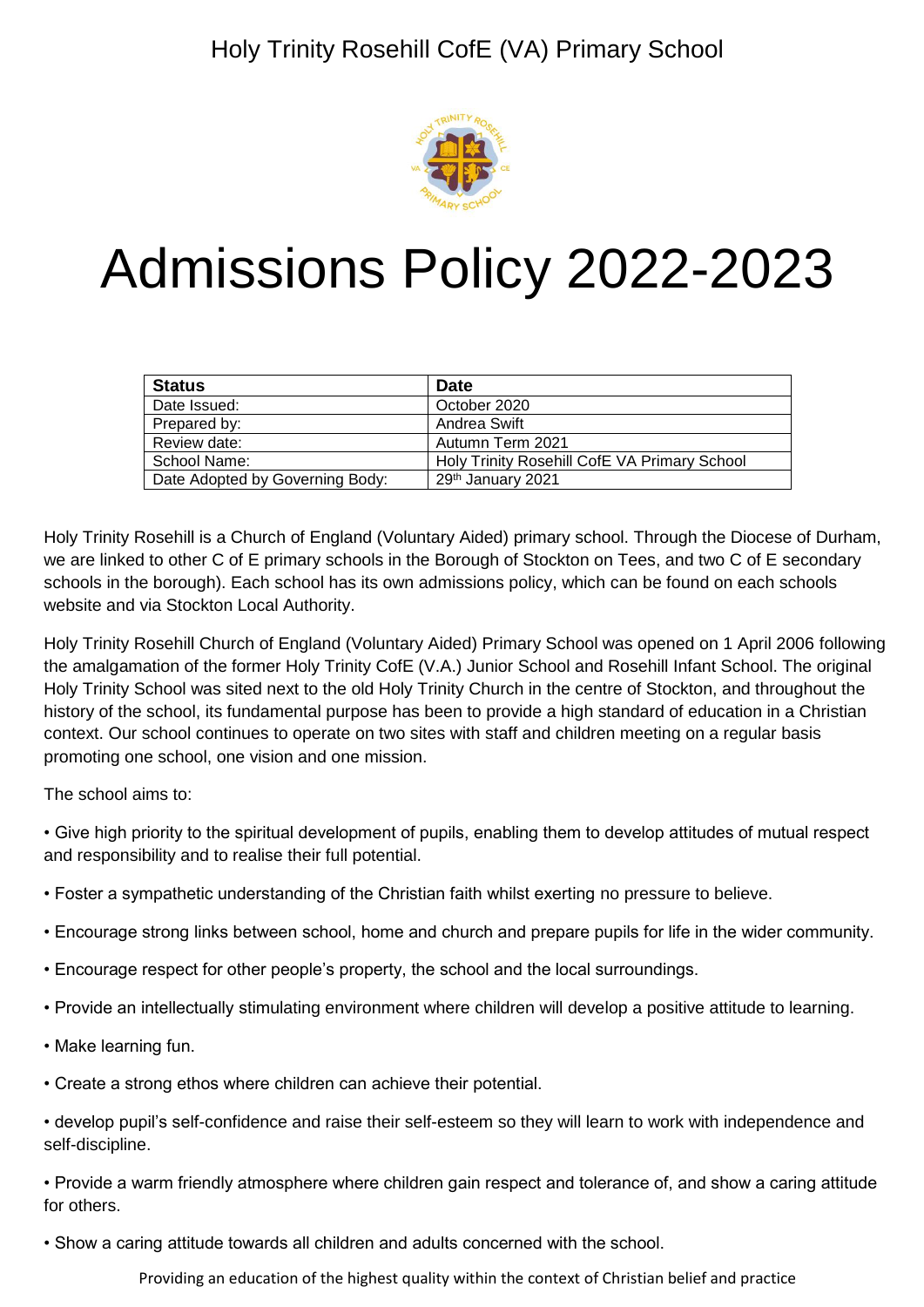## **School Church Ethos Statement**

Recognising its historic foundation, the school will preserve and develop its religious character in accordance with the principles of the Church of England and in partnership with the Church at parish and diocesan level.

The school aims to serve its community by providing an education of the highest quality within the context of Christian belief and practice. It encourages an understanding of the meaning and significance of faith, and promotes Christian values through the experience it offers to all its pupils.

We intend to admit up to 60 pupils to the Reception year group each academic year. The governing body are the admissions authority for the school. Governors have made every effort to ensure that these arrangements comply with the School Admissions Code 2014 and all relevant legislation, including that on infant class sizes and equal opportunities. This arrangement follows consultation with the Local Authority, all other schools in the area and all other Admission Authorities in the area.

## **Admission arrangements to the Reception Year in September 2022**

Parents (see Note 1) wishing to apply for the Reception Year in September must complete the common application form provided by Stockton-On-Tees Local authority (the home LA). This form much be completed even if your child attends our nursery or other school nursery /pre-school setting. The home LA is the LA in whose area the parents live at the time of the application. The form must be returned to that LA no later than 15 January. Applications received after this date will normally only be considered after all those received on or before the cut-off date. Offers and refusals of places will be posted by the home LA.

## **Over-subscription criteria**

Children with a Statement of Special Educational Need or with an Education, Health and Care (EHC) plan naming Holy Trinity Rosehill CofE Primary School will always be offered places. If there is then greater demand for admission than there are places available, the following criteria will be applied in the order set out below:

1 Looked-after children and children who were previously looked after, but ceased to be so because, immediately after being looked after, they became subject to an adoption, child arrangements or special guardianship order. (See Note 2)

2 Children previously in state care outside of England. This refers to children who were previously in state care outside of England, and have ceased to be in state care as a result of being adopted. (see Note 3)

3 Children who have exceptional medical or social needs that make it essential that their child attends Holy Trinity Rosehill CofE Primary School rather than any other. These needs must be fully supported by written evidence from the appropriate professional person involved with the family.

4 Children with a normal home address (See Note 4) in our catchment area and with a sibling (see Note 5) on the roll of the school at the time of application or whose parent has accepted an offer of a place at the school and who is expected still to be in attendance at the time of entry to the school

5 Children with a normal home address in our catchment area.

6 Children with a normal home address outside our catchment area and with a sibling on the roll of the school at the time of application or whose parent has accepted an offer of a place at the school and who is expected still to be in attendance at the time of entry to the school.

7 Other children who wish to attend our school.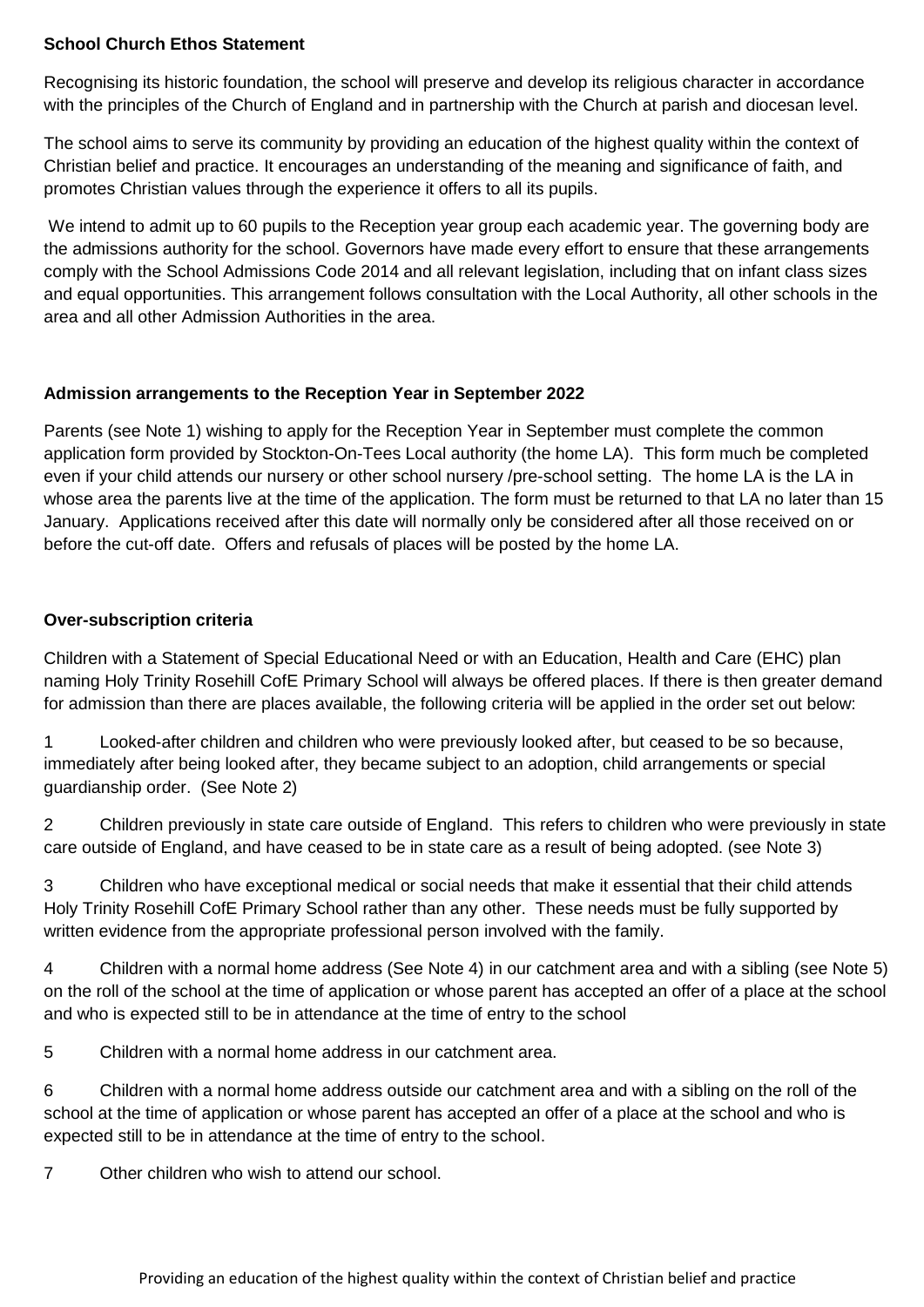# **Tie breaker**

Proximity of the child's home, as measured by the straight-line distance (see Note 7) between the home and the school with those living nearer being accorded the higher priority, will serve to differentiate between children in criteria 1 to 7 should the need arise. In the event that two distance measurements are identical, the school will use random allocation to decide which child should be offered the place. The process will be conducted in the presence of a person independent of the school.

#### **All Other Admissions**

Admission to the school during the school year depends on whether or not there are places available. Applications must be made directly to the school on a form available from the school. Admissions outside the normal age group will be dealt with as indicated below.

If there is a vacancy, and there is no child on the relevant waiting list with a higher priority (according to the over-subscription criteria 1- 7 above), a place will be offered.

If parents are moving house, the school will ask for evidence of the move, before considering any application for a place. Documentary evidence in the form of a solicitor's letter to confirm exchange of contracts, or a rental agreement for at least a period of six months will be required (Armed Forces personnel are exempt). If you are returning from elsewhere, to live in a home that you own, we will require evidence to show that you have returned. We will also ask for evidence that any previous house owned has been sold or is being sold. We would not accept an address where the one given is that of a second home with the main home being elsewhere. If there are two or more homes, we will check which is the main home, and may refuse to base an allocation of a place on an address which might be considered only temporary. Nor would we accept an address where the child was resident other than with a parent or carer unless this was part of a fostering or formal care arrangement. We would not normally accept an address where only part of a family had moved, unless connected with a divorce or permanent separation arrangement, in which case we would require proof.

# **Waiting Lists**

Stockton-On-Tees Local Authority maintains waiting lists for those children who are not offered a place, and the parents ask for the child's name to be added to the waiting list. The order of priority on the waiting list is the same as the list of criteria for over-subscription, and does not depend on the date on which an application is received. No account is taken of length of time on a waiting list. The school periodically seeks confirmation that parents wish a child to be kept on the waiting list. Waiting lists will be maintained until 31 December of the admission year. ]

#### **Fair Access**

The school participates in Stockton LA's Fair Access Protocol. This cover, for example, children who have moved into our area after the normal admission round, or who need to move school as a result of severe bullying or social issues. Children qualifying under the Fair Access Protocol may be offered a place even if there are no places available in the relevant year group and also take priority for admission over any child on the waiting list.

#### **Multiple births**

In cases where there is one place available, and the next child on the list is a twin, triplet, etc., we would admit both twins (and all the children in the case of other multiple births) even if this meant exceeding the agreed admission number for Reception or the number of places in other year groups in the relevant admission year.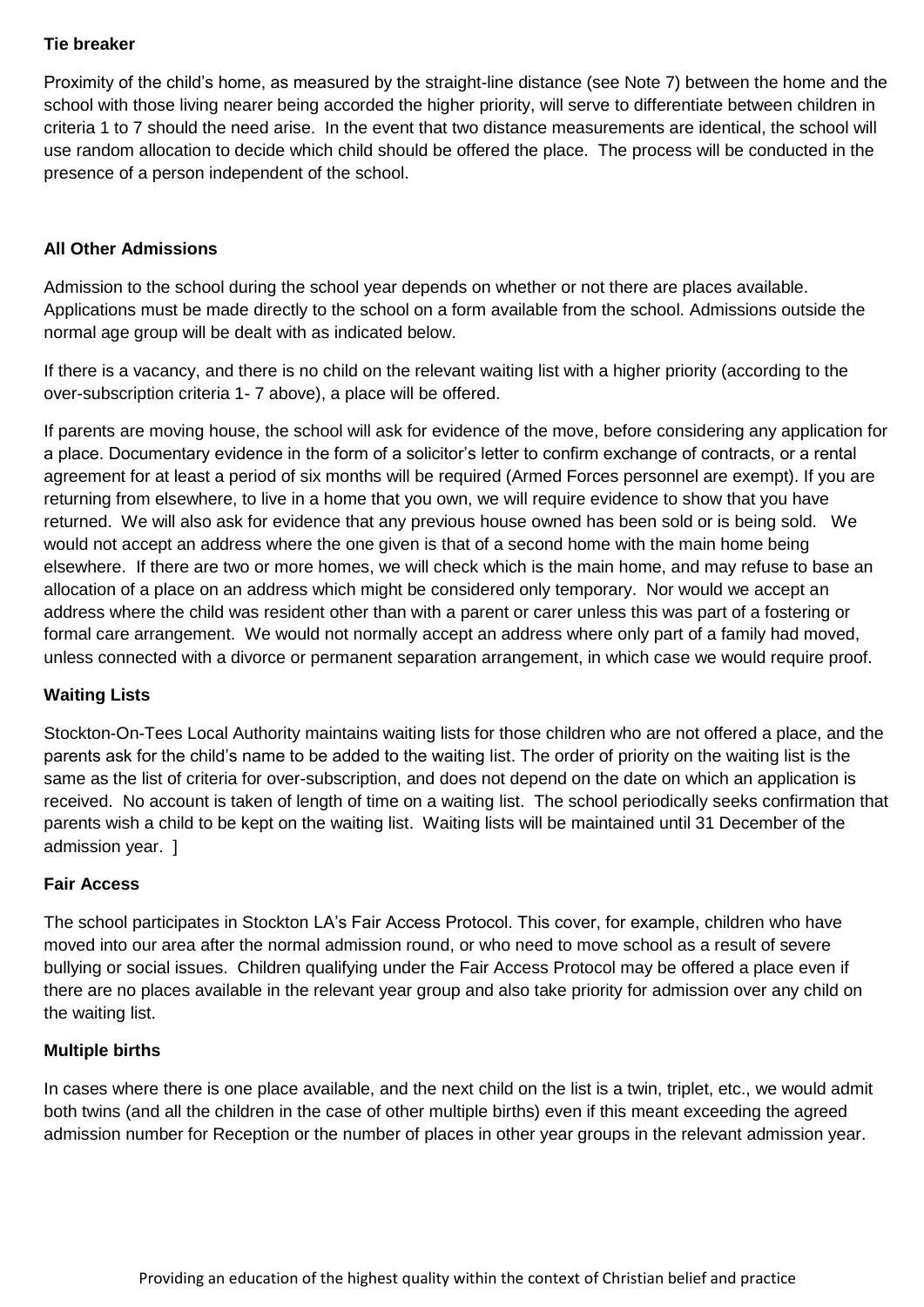Admission of children below compulsory school age and deferred entry to school

The School Admissions Code requires school admission authorities to provide for the admission of all children in the September following their fourth birthday. However, a child is not required to start school until they have reached compulsory school age following their fifth birthday. For summer born children (those born after 1 April) this can sometimes be almost a full school year after the point at which they could first be admitted.

Some parents may feel that their child is not ready to start school in the September following their fourth birthday. Parents are entitled to request in writing that: -

• their child attends part-time until they reach compulsory school age, or

• that the date their child is admitted to school is deferred until later in the same academic year or until the term in which the child reaches compulsory school age. The school will hold any deferred place for the child, although, in the majority of cases, we find that children benefit from starting at the beginning of the school year, rather than part way through it.

• that the date their child is admitted to school is deferred until the term after the child reaches compulsory school age.

The child must, however, start school full-time in the term after their fifth birthday.

If parents of summer born children wish to defer entry as outlined above and wish them to be admitted to the Reception Year in the term following their fifth birthday, rather than year 1, then parents should apply at the usual time for a place in September of the current academic year together with a written request that the child is admitted outside of his or her normal age group to the Reception Year in September the following year providing supporting reasons for seeking a place outside of the normal age group. This should be discussed with the Head Teacher as soon as possible. If their request is agreed, and this should be clear before the national offer day, their application for the normal age group may be withdrawn before any place is offered and they should reapply in the normal way for a Reception place in the following year. If their request is refused, the parents must decide whether to wait for any offer of a place in the current academic year (NB it will still be subject to the over-subscription criteria in this policy) or to withdraw their application and apply for a year 1 place the following year. Parents should be aware that the Year 1 group may have no vacancies as it could be full with children transferring from the previous Reception Year group."

Further information and advice on the admission of summer born children is available from Stockton Local Authority [www.stockton.gov.uk/our-economy/schools/school-admissions-and-transfers](http://www.stockton.gov.uk/our-economy/schools/school-admissions-and-transfers)

# **Admission outside normal age group**

Requests from parents for places outside a normal age group will be considered carefully e.g. for those who have missed education due to ill health. Each case will be considered on its own merits and circumstances. However, such admissions will not normally be agreed without a consensus that to do so would be in the pupil's interests. It is recommended that parents discuss their wishes with the head teacher in advance of applying for a place. Parents should apply in the normal way together with a written request that the child is admitted outside of his or her normal age group to the requested year group in September the following year providing supporting reasons for seeking a place outside of the normal age group. The governors may ask relevant professionals for their opinion on the case. It should be noted that if a place in the requested age group is refused, but one in the normal age group is offered, then there is no right of appeal.

# **Appeals**

There are established arrangements for appeals against non-admission. Details are available from the school, including the date by which an appeal should be submitted. It should be noted that, in the event of an unsuccessful appeal against non-admission to the school, the school does not consider any further application in the same school year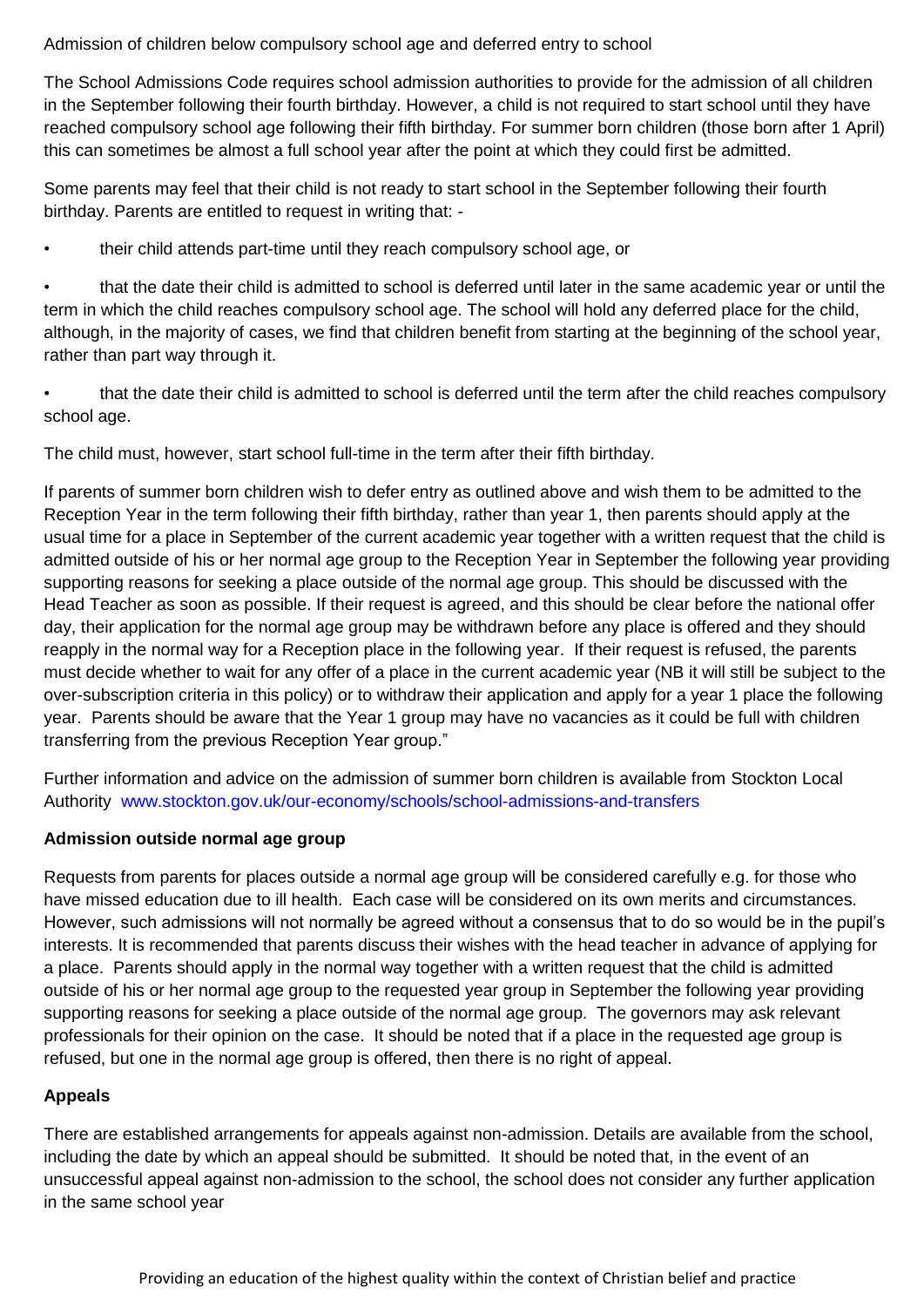(1 September – 31 August), unless there has been a material change in circumstances, for example a change of address which results in a move from outside the catchment area to inside it.

Parents who wish their children to attend the school are most welcome to visit. Arrangements can be made through the school office 01642 581239 or HolyTrinityRosehill@sbcschools.org.uk

## **Notes**

Note 1 "Parent" is defined in law (The Education Act 1996) as either:

• any person who has 'parental responsibility' (defined in the Children Act 1989) for the child or young person; or

any person who has care of the child or young person.

If you are in any doubt, please contact the school for advice.

Note 2 By a "looked-after child" we mean one in the care of a local authority or being provided with accommodation by a local authority in the exercise of its social services function. An adoption order is one made under the Adoption Act 1976 (Section 12) or the Adoption and Children Act 2002 (Section 46). A 'child arrangements order is one settling the arrangements to be made as to the person with whom the child is to live (Children Act 1989, Section 8, as amended by the Children and Families Act 2014, Section 14). A 'special guardianship order' is one appointing one or more individuals to be a child's special guardian/s (Children Act 1989, Section 14A). Applications under this criterion must be accompanied by evidence to show that the child is looked after or was previously looked after (e.g. a copy of the adoption, child arrangements or special guardianship order).

Note 3 Children previously in state care outside of England means children who have been looked after outside of England by a public authority, a religious organisation or another provider of care whose sole purpose is to benefit society. The care may have been provided in orphanages or other settings. In the case of children adopted from state care overseas, the admissions authority will require evidence that a child is eligible by asking the child's parents or carers for appropriate evidence of their previously looked-after status.

Note 4 When applying under criterion ii (exceptional medical or social needs), you must include supporting evidence from an independent professional person who is aware of the situation and supports your reasons for preferring Holy Trinity Rosehill CofE Primary School. This supporting evidence must clearly demonstrate why the school is the most suitable and must illustrate the difficulties that would be caused if your child had to attend another school. The person supplying the evidence should be a doctor, heath visitor, social worker, etc. who is aware of your child's or your own case. The school reserves the right to ask for further evidence or clarification where necessary and may seek the advice of appropriate educational professionals where necessary.

Note 5 By normal home address, we mean the child's home address. This must be where the parent or legal carer of the child lives with the child unless it is proved that the child is resident elsewhere with someone else who has legal care and control of the child. The address should be a residential property that is owned, leased or rented by the child's parent/s or person with legal care and control of the child.

To avoid doubt, where a child lives with parents with shared responsibility, each for part of a week or month, the address where the child lives will be determined having regard to a joint declaration from the parents stating the exact pattern of residence. If the residence is not split equally, then the relevant address used will be that at which we are satisfied that the child spends the majority of the school week. Where there is an equal split or there is any doubt about residence, we will make the judgment about which address to use for the purpose of determining whether or not to offer a place. We will take into account, for example, the following:

- any legal documentation confirming residence
- the pattern of the residence
- the period of time over which the current arrangement has been in place

Providing an education of the highest quality within the context of Christian belief and practice